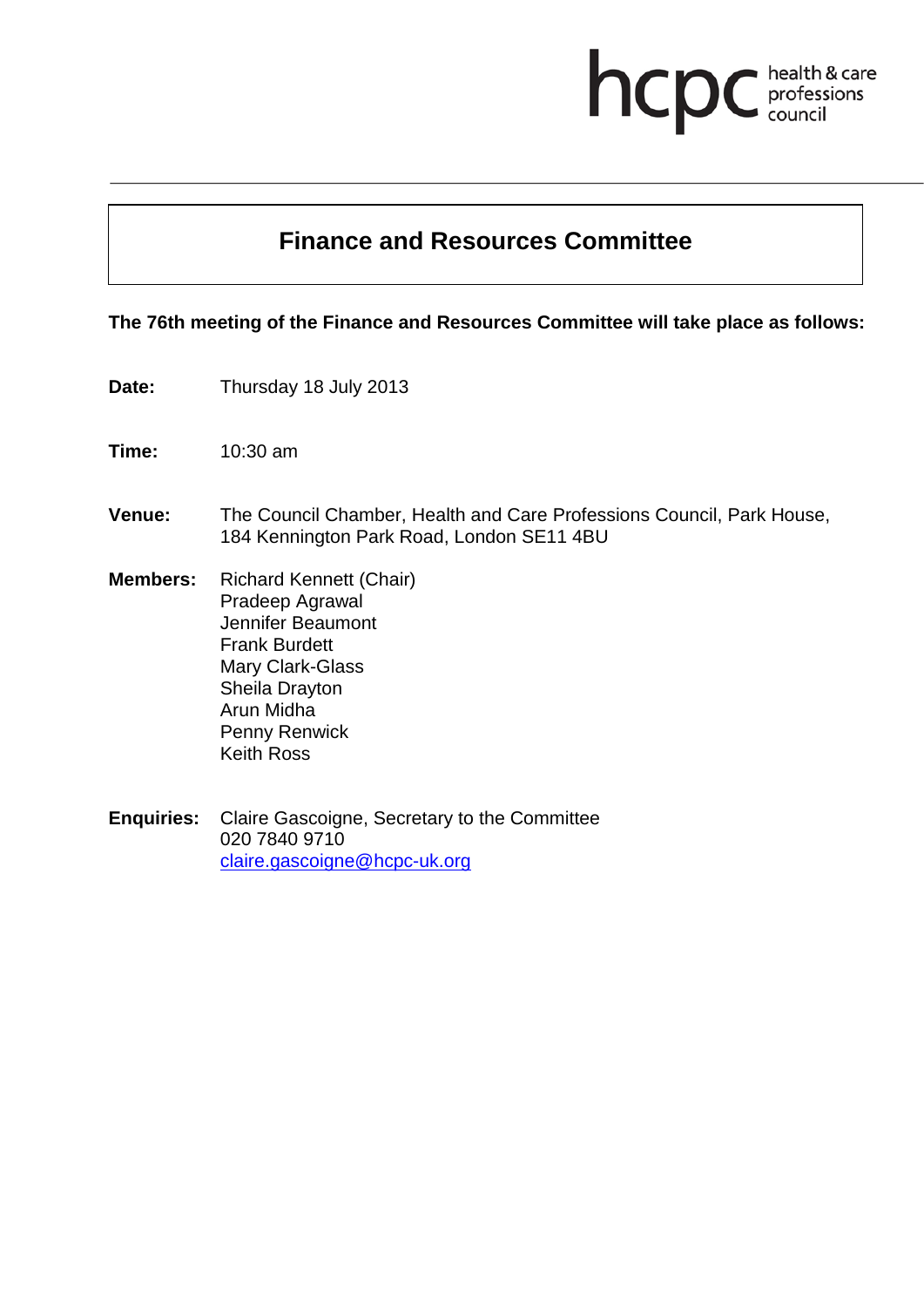## Part 1 – Public Agenda

| 1                             | <b>Apologies for absence</b>                                                                                                                    | verbal                   |  |  |  |  |  |  |  |
|-------------------------------|-------------------------------------------------------------------------------------------------------------------------------------------------|--------------------------|--|--|--|--|--|--|--|
| $\overline{2}$                | Approval of agenda                                                                                                                              | verbal                   |  |  |  |  |  |  |  |
| 3                             | <b>Declaration of members' interests</b>                                                                                                        | verbal                   |  |  |  |  |  |  |  |
| $\overline{4}$                | <b>Public Minutes of the Finance and Resources Committee meeting</b><br>of 18 June 2013<br>Claire Gascoigne - Secretary to the Committee        | enclosure 1<br>FRC 50/13 |  |  |  |  |  |  |  |
| 5                             | <b>Matters arising</b><br>Claire Gascoigne - Secretary to the Committee                                                                         | enclosure 2<br>FRC 51/13 |  |  |  |  |  |  |  |
| 6                             | <b>Finance report</b><br>Tim Moore - Director of Finance                                                                                        | enclosure 3<br>FRC 52/13 |  |  |  |  |  |  |  |
| $\overline{7}$                | <b>Human Resources report</b><br>Teresa Haskins - Director of Human Resources                                                                   | enclosure 4<br>FRC 53/13 |  |  |  |  |  |  |  |
| 8                             | <b>Partner Manager report</b><br>Hayley Graham - Partner Manager                                                                                | enclosure 5<br>FRC 54/13 |  |  |  |  |  |  |  |
| 9                             | <b>Information Technology report</b><br>Guy Gaskins - Director of Information Technology                                                        | enclosure 6<br>FRC 55/13 |  |  |  |  |  |  |  |
| 10                            | <b>Operations report</b><br>Greg Ross-Sampson - Director of Operations                                                                          | enclosure 7<br>FRC 56/13 |  |  |  |  |  |  |  |
| Items for discussion/approval |                                                                                                                                                 |                          |  |  |  |  |  |  |  |
| 11                            | <b>Calculation of Impact of Proposed Fee Increases</b><br>Tim Moore - Director of Finance                                                       | enclosure 8<br>FRC 57/13 |  |  |  |  |  |  |  |
| Items to note                 |                                                                                                                                                 |                          |  |  |  |  |  |  |  |
| 12                            | <b>Employee Exit Interview Report 2012-13</b><br>Teresa Haskins – Director of Human Resources                                                   | enclosure 9<br>FRC 58/13 |  |  |  |  |  |  |  |
| 13                            | Any other business<br>Previously notified and agreed by the Chair                                                                               | verbal                   |  |  |  |  |  |  |  |
| 14                            | Date & time of next meeting:<br>10.30 am Tuesday 10 September 2013                                                                              |                          |  |  |  |  |  |  |  |
| Date<br>2013-07-18            | Dept/Cmte<br>Doc Type<br>Title<br>Int. Aud.<br>Ver.<br><b>Status</b><br>F&R<br><b>AGD</b><br>Finance and Resources Committee<br>Final<br>Public |                          |  |  |  |  |  |  |  |

2013-07-18 a F&R AGD Finance and Resources Committee Final

agenda 18 July 2013

DD: None

RD: None